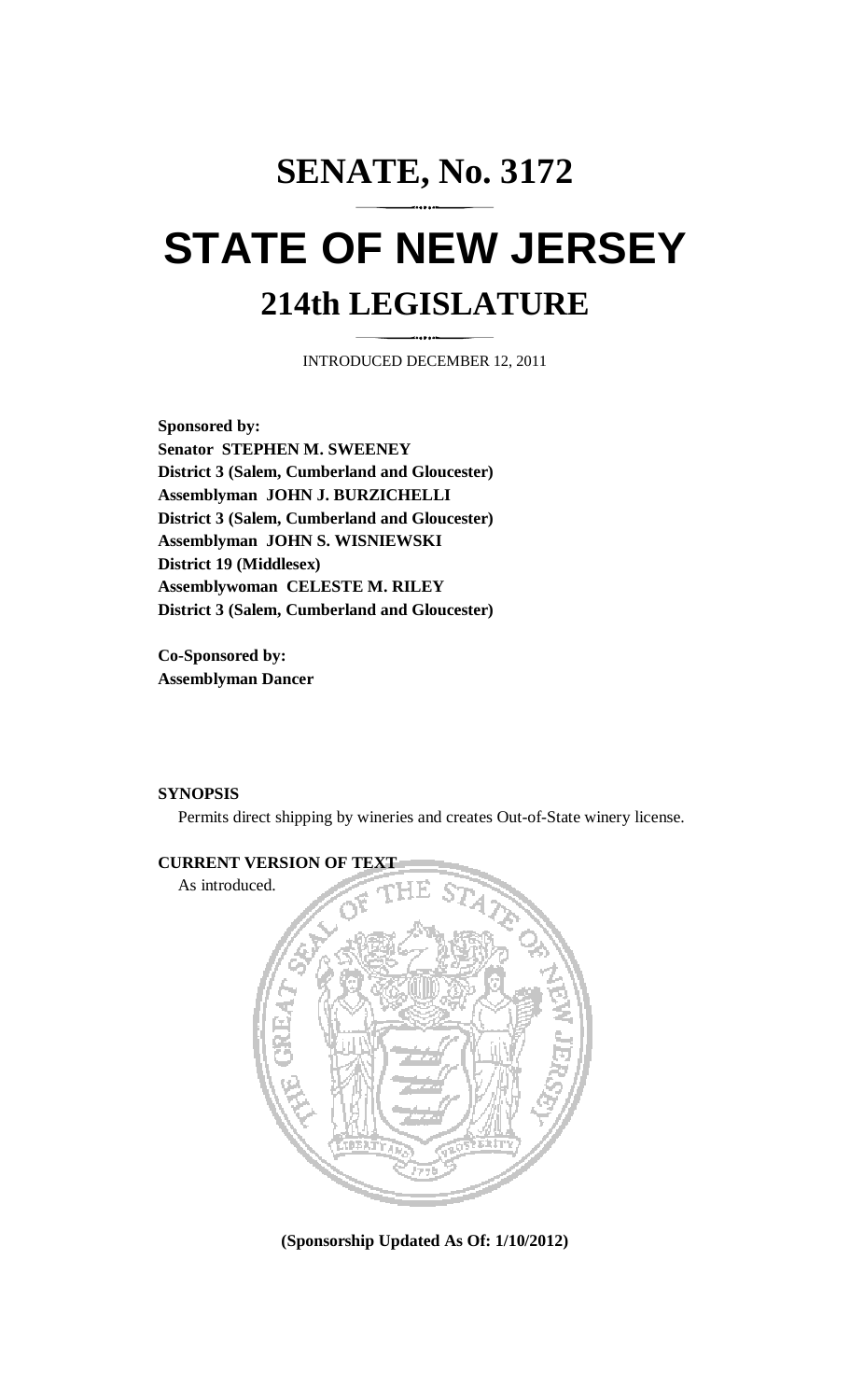1 **AN ACT** concerning certain winery licenses and amending R.S.33:1- 2 10 and supplementing Title 33 of the Revised Statutes. 3 4 **BE IT ENACTED** *by the Senate and General Assembly of the State*  5 *of New Jersey:* 6 7 1. R.S.33:1-10 is amended to read as follows: 8 33:1-10. Class A licenses shall be subdivided and classified as 9 follows: 10 Plenary brewery license. 1a. The holder of this license shall be 11 entitled, subject to rules and regulations, to brew any malt alcoholic 12 beverages and to sell and distribute his products to wholesalers and 13 retailers licensed in accordance with this chapter, and to sell and 14 distribute without this State to any persons pursuant to the laws of 15 the places of such sale and distribution, and to maintain a 16 warehouse. The fee for this license shall be \$10,625. 17 Limited brewery license. 1b. The holder of this license shall be 18 entitled, subject to rules and regulations, to brew any malt alcoholic 19 beverages in a quantity to be expressed in said license, dependent 20 upon the following fees and not in excess of 300,000 barrels of 31 21 fluid gallons capacity per year and to sell and distribute this product 22 to wholesalers and retailers licensed in accordance with this 23 chapter, and to sell and distribute without this State to any persons 24 pursuant to the laws of the places of such sale and distribution, and 25 to maintain a warehouse. The fee for this license shall be graduated 26 as follows: to so brew not more than 50,000 barrels of 31 fluid 27 gallons capacity per annum, \$1,250; to so brew not more than 28 100,000 barrels of 31 fluid gallons capacity per annum, \$2,500; to 29 so brew not more than 200,000 barrels of 31 fluid gallons capacity 30 per annum, \$5,000; to so brew not more than 300,000 barrels of 31 31 fluid gallons capacity per annum, \$7,500. 32 Restricted brewery license. 1c. The holder of this license shall 33 be entitled, subject to rules and regulations, to brew any malt 34 alcoholic beverages in a quantity to be expressed in such license not 35 in excess of 3,000 barrels of 31 fluid gallons capacity per year. 36 Notwithstanding the provisions of R.S.33:1-26, the director shall 37 issue a restricted brewery license only to a person or an entity 38 which has identical ownership to an entity which holds a plenary 39 retail consumption license issued pursuant to R.S.33:1-12, provided 40 that such plenary retail consumption license is operated in 41 conjunction with a restaurant regularly and principally used for the 42 purpose of providing meals to its customers and having adequate 43 kitchen and dining room facilities, and that the licensed restaurant 44 premises is immediately adjoining the premises licensed as a

 **EXPLANATION – Matter enclosed in bold-faced brackets** [**thus**] **in the above bill is not enacted and is intended to be omitted in the law.** 

45 restricted brewery. The holder of this license shall only be entitled

 **Matter underlined thus is new matter.**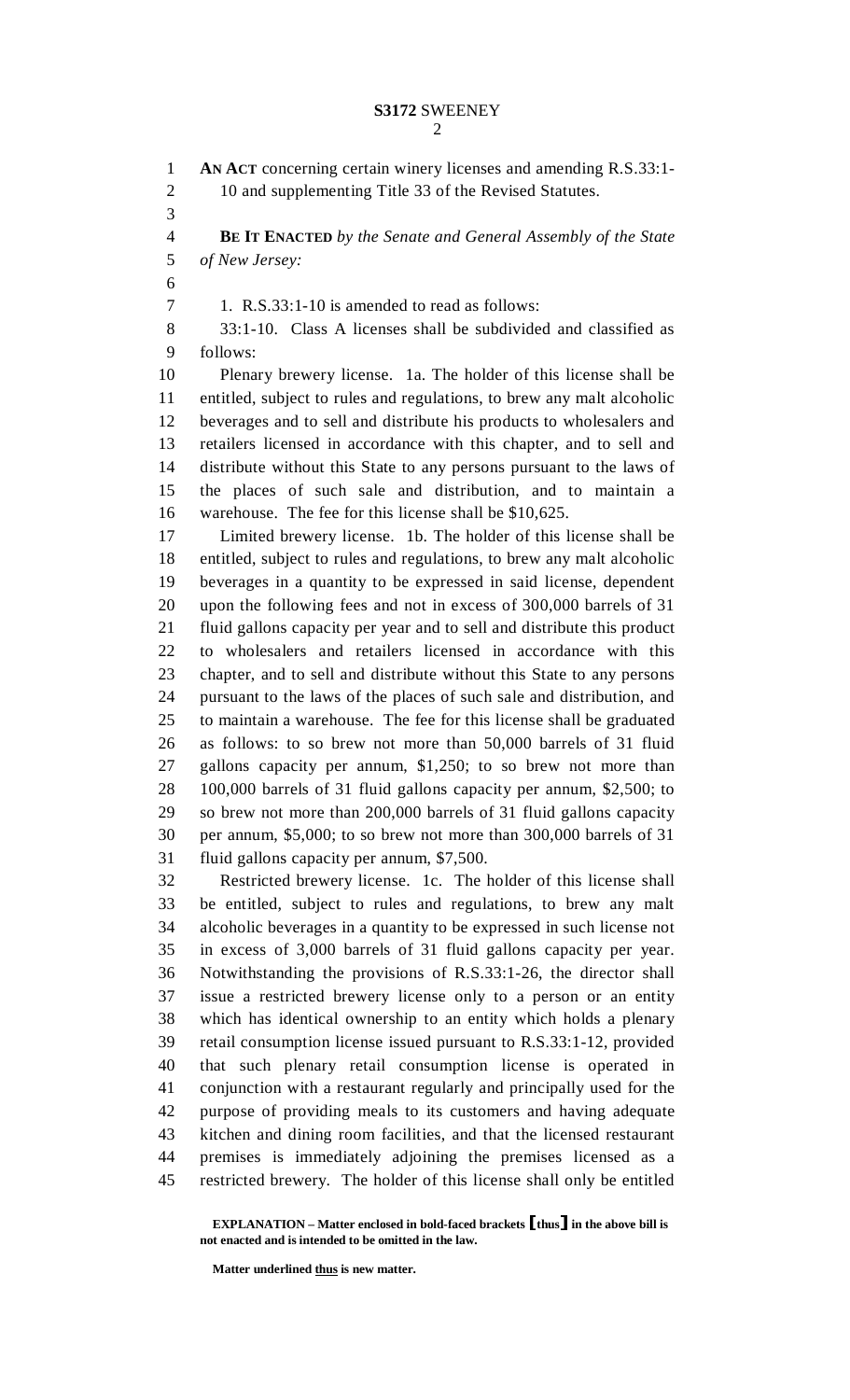1 to sell or deliver the product to that restaurant premises. The fee for 2 this license shall be \$1,250, which fee shall entitle the holder to 3 brew up to 1,000 barrels of 31 fluid gallons per annum. The 4 licensee also shall pay an additional \$625 for every additional 1,000 5 barrels of 31 fluid gallons produced. No more than two restricted 6 brewery licenses shall be issued to a person or entity which holds an 7 interest in a plenary retail consumption license. If the governing 8 body of the municipality in which the licensed premises will be 9 located should file a written objection, the director shall hold a 10 hearing and may issue the license only if the director finds that the 11 issuance of the license will not be contrary to the public interest. 12 All fees related to the issuance of both licenses shall be paid in 13 accordance with statutory law.

14 Plenary winery license. 2a. Provided that the holder is engaged 15 in growing and cultivating grapes or fruit used in the production of 16 wine on at least three acres on, or adjacent to, the winery premises, 17 the holder of this license shall be entitled, subject to rules and 18 regulations, to produce any fermented wines, and to blend, fortify 19 and treat wines, and to sell and distribute his products to 20 wholesalers [and retailers] licensed in accordance with this chapter 21 and to churches for religious purposes, and to sell and distribute and to churches for religious purposes, and to sell and distribute 22 without this State to any persons pursuant to the laws of the places 23 of such sale and distribution, and to maintain a warehouse, and to 24 sell his products at retail to consumers on the licensed premises of 25 the winery for consumption on or off the premises and to offer 26 samples for sampling purposes only. The fee for this license shall 27 be \$938. **[The]**  $\underline{A}$  holder of this license who produces not more<br>28 than 250,000 gallons per year shall also have the right to sell and 28 than 250,000 gallons per year shall also have the right to sell and 29 distribute his products to retailers licensed in accordance with this 30 chapter, except that the fee for this additional privilege shall be 31 graduated as follows: a licensee who manufactures more than 32 150,000 gallons, but not in excess of 250,000 gallons per annum, 33 \$1,000; a licensee who manufactures more than 100,000 gallons, 34 but not in excess of 150,000 gallons per annum, \$500; a licensee 35 who manufactures more than 50,000 gallons, but not in excess of 36 100,000 gallons per annum, \$250; a licensee who manufactures 37 50,000 gallons or less per annum, \$100. A holder of this license 38 who produces not more than 250,000 gallons per year shall have the  $\frac{39}{18}$  right to sell such wine at retail in original packages in [six]  $\frac{18}{18}$ <br>40 salesrooms apart from the winery premises for consumption on or salesrooms apart from the winery premises for consumption on or 41 off the premises and for sampling purposes for consumption on the 42 premises, at a fee of \$250 for each salesroom. Licensees shall not 43 jointly control and operate salesrooms. Additionally, [subject to 44 rules and regulations, one salesroom per county may be jointly rules and regulations, one salesroom per county may be jointly 45 controlled and operated by at least two plenary or farm winery 46 licensees for the sale of the products of any plenary or farm winery 47 licensee for consumption on or off the premises and for 48 consumption on the licensed premises for sampling purposes at an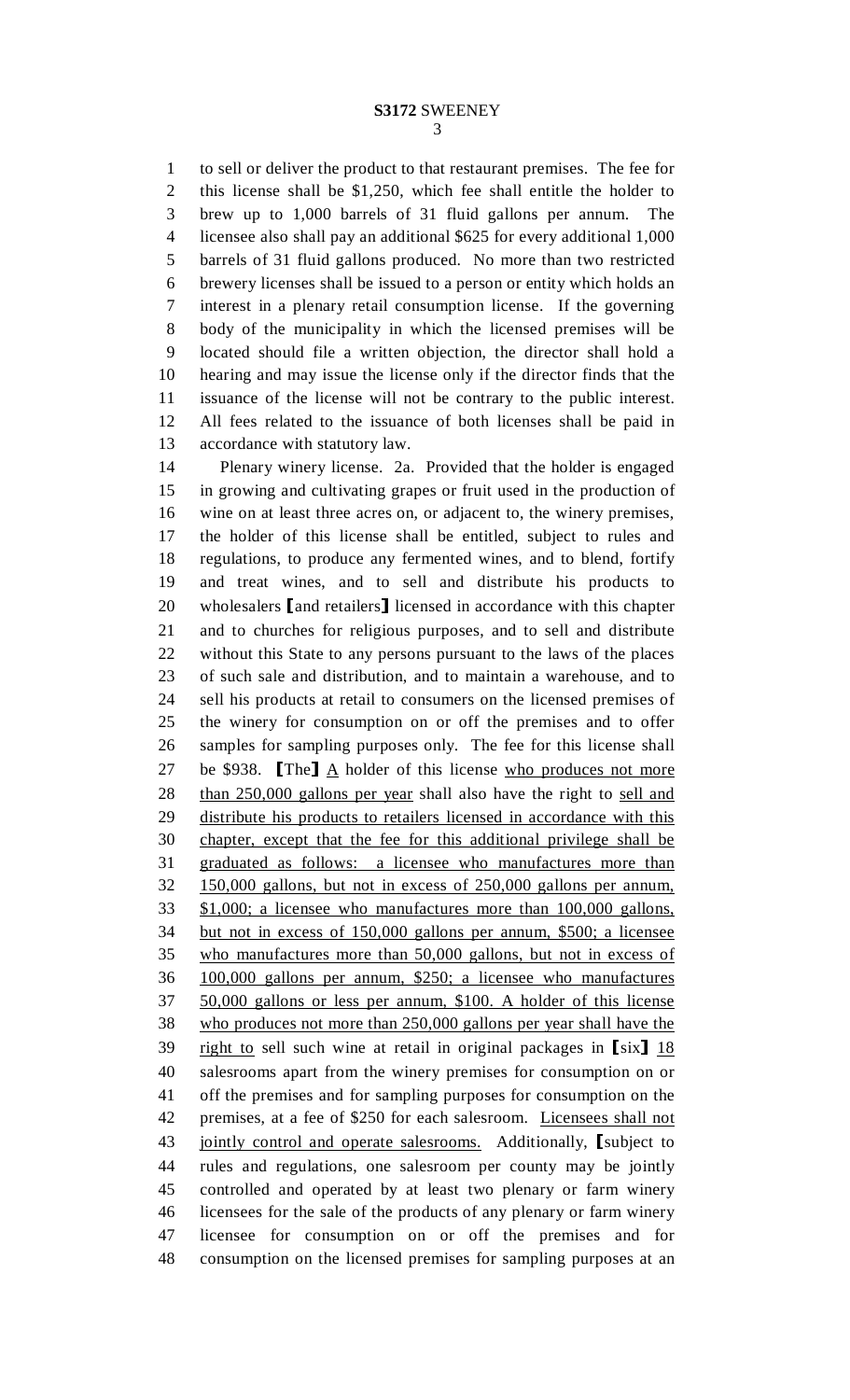#### **S3172** SWEENEY 4

1 additional fee of \$625 per county salesroom.<br>2 license who produces not more than 250,000 gallons per year may license who produces not more than 250,000 gallons per year may 3 ship not more than 12 cases of wine per year, subject to regulation, 4 to any person within or without this State over 21 years of age for 5 personal consumption and not for resale. A case of wine shall not 6 exceed a maximum of nine liters. A copy of the original invoice 7 shall be available for inspection by persons authorized to enforce 8 the alcoholic beverage laws of this State for a minimum period of 9 three years at the licensed premises of the winery. For the purposes 10 of this subsection, "sampling" means the selling at a nominal charge 11 or the gratuitous offering of an open container not exceeding one 12 and one-half ounces of any wine.

13 A holder of this license who produces not more than 250,000 14 gallons per year shall not own, either in whole or in part, or hold, 15 either directly or indirectly, any interest in a winery that produces 16 more than 250,000 gallons per year.

17 For the purposes of this subsection, "product" means any wine 18 that is produced, blended, fortified, or treated by the licensee on its 19 licensed premises situated in the State of New Jersey.

20 [Any holder of a plenary winery license who sold wine which<br>21 was produced, bottled, and labelled by that holder in a place other was produced, bottled, and labelled by that holder in a place other 22 than its licensed New Jersey premises between July 1, 1992 and 23 June 30, 1993, may continue to sell that wine provided no more 24 than 25,000 cases, each case consisting of 12 750 milliliter bottles 25 or the equivalent, are sold in any single license year. This privilege 26 shall terminate upon, and not survive, any transfer of the license to 27 another person or entity subsequent to the effective date of this 28 1993 amendatory act or any transfer of stock of the licensed 29 corporation other than to children, grandchildren, parents, spouses 30 or siblings of the existing stockholders.<br>31 Farm winery license. 2b. The hold

Farm winery license. 2b. The holder of this license shall be 32 entitled, subject to rules and regulations, to manufacture any 33 fermented wines and fruit juices in a quantity to be expressed in 34 said license, dependent upon the following fees and not in excess of 35 50,000 gallons per year and to sell and distribute his products to 36 wholesalers and retailers licensed in accordance with this chapter 37 and to churches for religious purposes and to sell and distribute 38 without this State to any persons pursuant to the laws of the places 39 of such sale and distribution, and to maintain a warehouse and to 40 sell at retail to consumers for consumption on or off the licensed 41 premises and to offer samples for sampling purposes only. The 42 license shall be issued only when the winery at which such 43 fermented wines and fruit juices are manufactured is located and 44 constructed upon a tract of land exclusively under the control of the 45 licensee, provided that the licensee is actively engaged in growing 46 and cultivating an area of not less than three acres on or adjacent to 47 the winery premises and on which are growing grape vines or fruit 48 to be processed into wine or fruit juice; and provided, further, that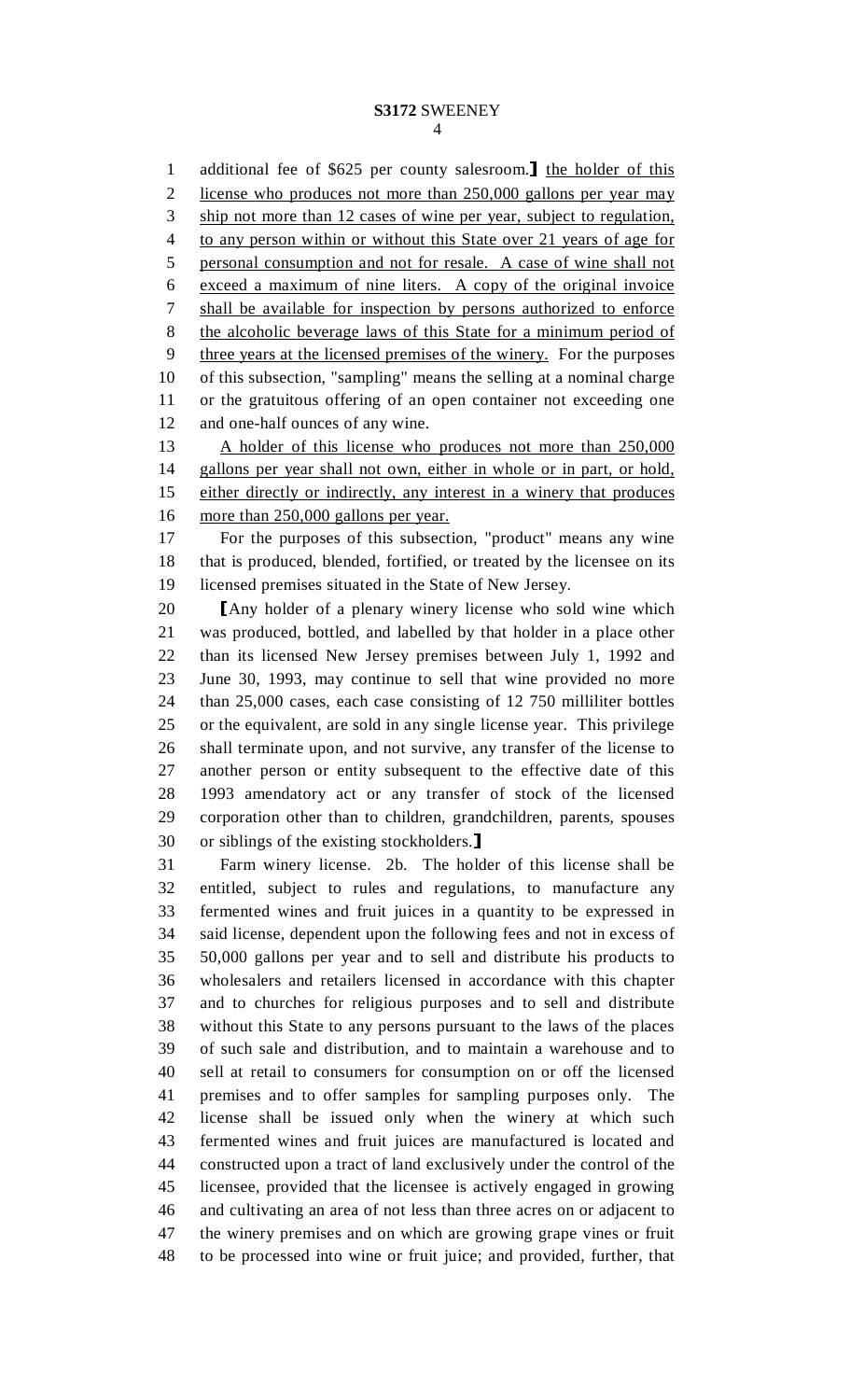1 for the first five years of the operation of the winery such fermented 2 wines and fruit juices shall be manufactured from at least 51% 3 grapes or fruit grown in the State and that thereafter they shall be 4 manufactured from grapes or fruit grown in this State at least to the 5 extent required for labeling as "New Jersey Wine" under the 6 applicable federal laws and regulations. The containers of all wine 7 sold to consumers by such licensee shall have affixed a label stating 8 such information as shall be required by the rules and regulations of 9 the Director of the Division of Alcoholic Beverage Control. The 10 fee for this license shall be graduated as follows: to so manufacture 11 between 30,000 and 50,000 gallons per annum, \$375; to so 12 manufacture between 2,500 and 30,000 gallons per annum, \$250; to 13 so manufacture between 1,000 and 2,500 gallons per annum, \$125; 14 to so manufacture less than 1,000 gallons per annum, \$63. No farm 15 winery license shall be held by the holder of a plenary winery 16 license or be situated on a premises licensed as a plenary winery.

17 The holder of this license shall also have the right to sell and 18 distribute his products to retailers licensed in accordance with this 19 chapter, except that the fee for this additional privilege shall be 20 \$100. The holder of this license shall have the right to sell his 21 products in original packages at retail to consumers in  $[six]$  18<br>22 salesrooms apart from the winery premises for consumption on or salesrooms apart from the winery premises for consumption on or 23 off the premises, and for sampling purposes for consumption on the 24 premises, at a fee of \$250 for each salesroom. Licensees shall not 25 <u>jointly control and operate salesrooms.</u> Additionally, [subject to 26 rules and regulations, one salesroom per county may be jointly rules and regulations, one salesroom per county may be jointly 27 controlled and operated by at least two plenary or farm winery 28 licensees for the sale of the products of any plenary or farm winery 29 licensee for consumption on or off the premises and for 30 consumption on the licensed premises for sampling purposes only, 31 at an additional fee of \$625 per county salesroom.<br>32 this license may ship not more than 12 cases of wine per year. this license may ship not more than 12 cases of wine per year, 33 subject to regulation, to any person within or without this State over 34 21 years of age for personal consumption and not for resale. A case 35 of wine shall not exceed a maximum of nine liters. A copy of the 36 original invoice shall be available for inspection by persons 37 authorized to enforce the alcoholic beverage laws of this State for a 38 minimum period of three years at the licensed premises of the 39 winery. For the purposes of this subsection, "sampling" means the 40 selling at a nominal charge or the gratuitous offering of an open 41 container not exceeding one and one-half ounces of any wine.

42 A holder of this license who produces not more than 250,000 43 gallons per year shall not own, either in whole or in part, or hold, 44 either directly or indirectly, any interest in a winery that produces 45 more than 250,000 gallons per year.

46 Unless otherwise indicated, for the purposes of this subsection, 47 with respect to farm winery licenses, "manufacture" means the 48 vinification, aging, storage, blending, clarification, stabilization and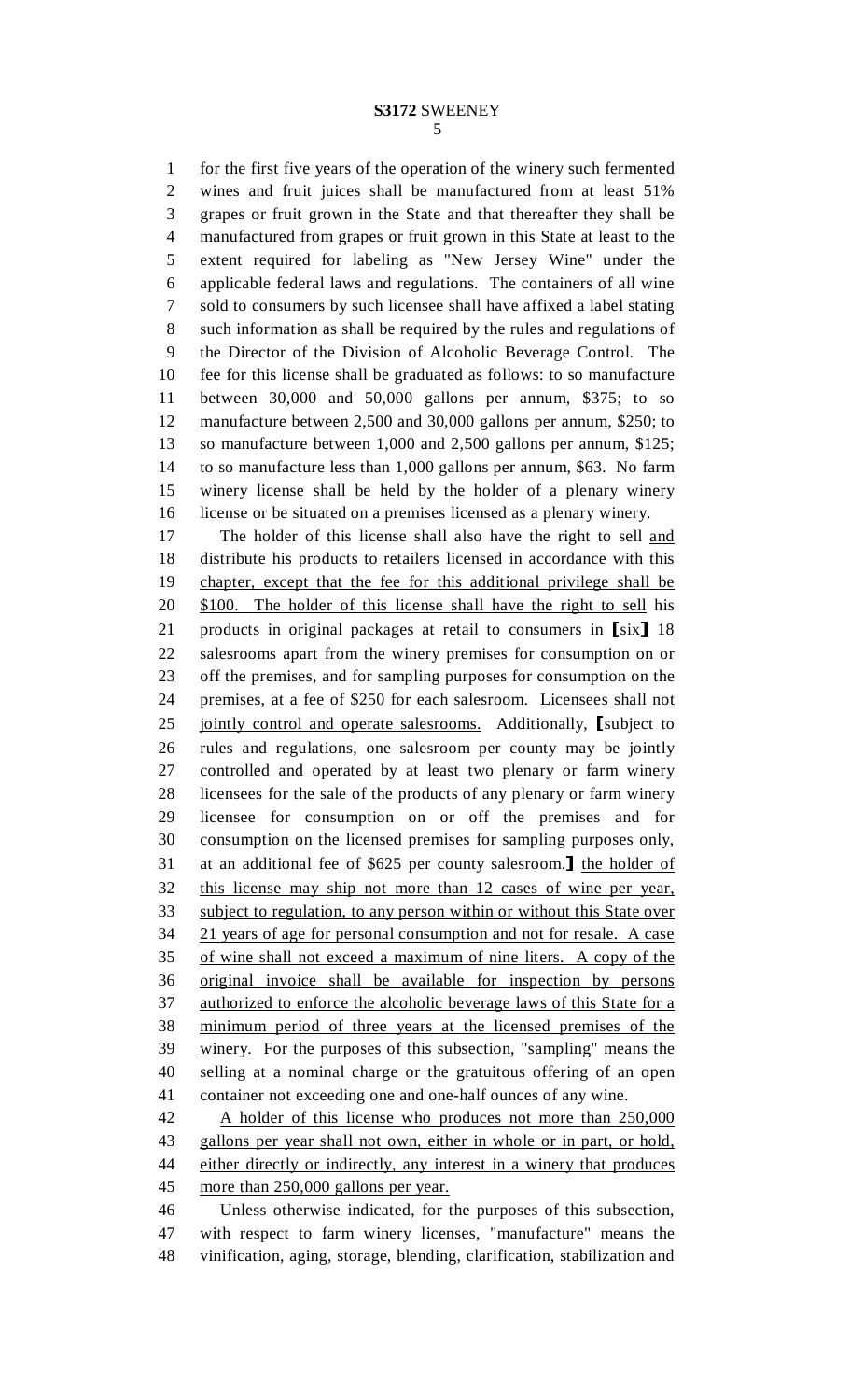1 bottling of wine or juice from New Jersey fruit to the extent 2 required by this subsection.

3 Wine blending license. 2c. The holder of this license shall be 4 entitled, subject to rules and regulations, to blend, treat, mix, and 5 bottle fermented wines and fruit juices with non-alcoholic 6 beverages, and to sell and distribute his products to wholesalers and 7 retailers licensed in accordance with this chapter, and to sell and 8 distribute without this State to any persons pursuant to the laws of 9 the places of such sale and distribution, and to maintain a 10 warehouse. The fee for this license shall be \$625.

11 Instructional winemaking facility license. 2d. The holder of this 12 license shall be entitled, subject to rules and regulations, to instruct 13 persons in and provide them with the opportunity to participate 14 directly in the process of winemaking and to directly assist such 15 persons in the process of winemaking while in the process of 16 instruction on the premises of the facility. The holder of this 17 license also shall be entitled to manufacture wine on the premises 18 not in excess of an amount of 10% of the wine produced annually 19 on the premises of the facility, which shall be used only to replace 20 quantities lost or discarded during the winemaking process, to 21 maintain a warehouse, and to offer samples produced by persons 22 who have received instruction in winemaking on the premises by 23 the licensee for sampling purposes only on the licensed premises for 24 the purpose of promoting winemaking for personal or household use 25 or consumption. Wine produced on the premises of an instructional 26 winemaking facility shall be used, consumed or disposed of on the 27 facility's premises or distributed from the facility's premises to a 28 person who has participated directly in the process of winemaking 29 for the person's personal or household use or consumption. The 30 holder of this license may sell mercantile items traditionally 31 associated with winemaking and novelty wearing apparel identified 32 with the name of the establishment licensed under the provisions of 33 this section. The holder of this license may use the licensed 34 premises for an event or affair, including an event or affair at which 35 a plenary retail consumption licensee serves alcoholic beverages in 36 compliance with all applicable statutes and regulations promulgated 37 by the director. The fee for this license shall be \$1,000. For the 38 purposes of this subsection, "sampling" means the gratuitous 39 offering of an open container not exceeding one and one-half 40 ounces of any wine.

41 Out-of-State winery license. 2e. Provided that the applicant 42 does not produce more than 250,000 gallons of wine per year, the 43 holder of a valid winery license issued in any other state may make 44 application to the director for this license. The holder of this 45 license shall have the right to sell and distribute his products to 46 wholesalers licensed in accordance with this chapter and to sell 47 such wine at retail in original packages in 19 salesrooms apart from 48 the winery premises for consumption on or off the premises at a fee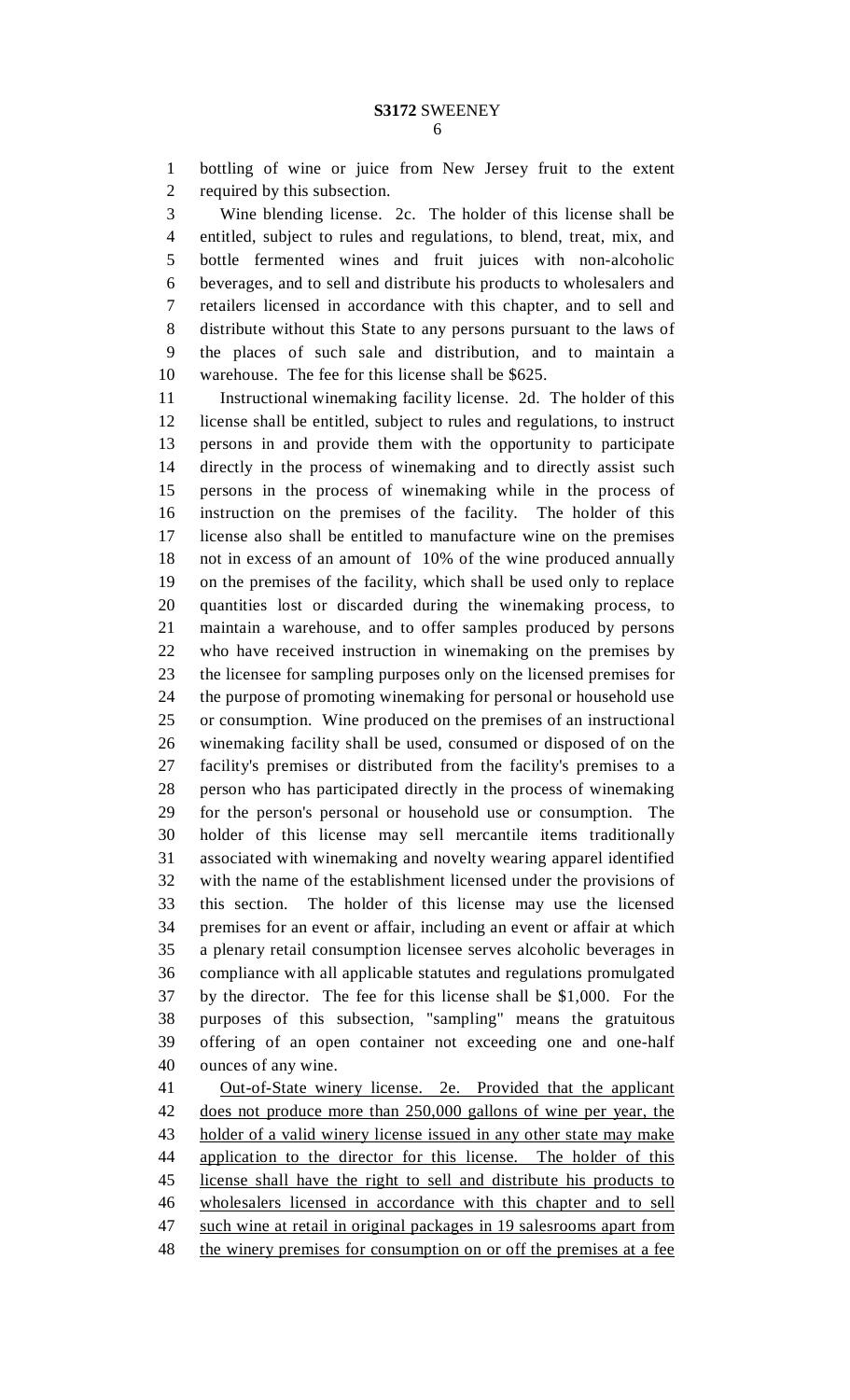#### **S3172** SWEENEY 7

1 of \$250 for each salesroom. Licensees shall not jointly control and 2 operate salesrooms. The annual fee for this license shall be \$938. 3 A copy of a current license issued by another state shall accompany 4 the application. The holder of this license also shall have the right 5 to sell and distribute his products to retailers licensed in accordance 6 with this chapter, except that the fee for this additional privilege 7 shall be graduated as follows: a licensee who manufactures more 8 than 150,000 gallons, but not in excess of 250,000 gallons per 9 annum, \$1,000; a licensee who manufactures more than 100,000 10 gallons, but not in excess of 150,000 gallons per annum, \$500; a 11 licensee who manufactures more than 50,000 gallons, but not in 12 excess of 100,000 gallons per annum, \$250; a licensee who 13 manufactures 50,000 gallons or less per annum, \$100. Additionally, 14 the holder of this license may ship not more than 12 cases of wine 15 per year, subject to regulation, to any person within or without this 16 State over 21 years of age for personal consumption and not for 17 resale. A case of wine shall not exceed a maximum of nine liters. 18 A copy of the original invoice shall be available for inspection by 19 persons authorized to enforce the alcoholic beverage laws of this 20 State for a minimum period of three years at the licensed premises 21 of the winery. 22 The licensee shall collect from the customer the tax due on the 23 sale pursuant to the "Sales and Use Tax Act," P.L.1966, c.30, 24 (C.54:32B-1 et seq.) and shall pay the tax due on the delivery of 25 alcoholic beverages pursuant to the "Alcoholic beverage tax law," 26 R.S.54:41-1 et seq. The Director of the Division of Taxation in the 27 Department of the Treasury shall promulgate such rules and 28 regulations necessary to effectuate the provisions of this paragraph, 29 and may provide by regulation for the co-administration of the tax 30 due on the delivery of alcoholic beverages pursuant to the 31 "Alcoholic beverage tax law," R.S.54:41-1 et seq. with the 32 administration of the tax due on the sale pursuant to the "Sales and 33 Use Tax Act," P.L.1966, c.30, (C.54:32B-1 et seq.).<br>34 A holder of this license who produces not more than 250,000 35 gallons per year shall not own, either in whole or in part, or hold, 36 either directly or indirectly, any interest in a winery that produces 37 more than 250,000 gallons per year. 38 Plenary distillery license. 3a. The holder of this license shall be 39 entitled, subject to rules and regulations, to manufacture any 40 distilled alcoholic beverages and rectify, blend, treat and mix, and 41 to sell and distribute his products to wholesalers and retailers 42 licensed in accordance with this chapter, and to sell and distribute

43 without this State to any persons pursuant to the laws of the places 44 of such sale and distribution, and to maintain a warehouse. The fee 45 for this license shall be \$12,500.

46 Limited distillery license. 3b. The holder of this license shall be 47 entitled, subject to rules and regulations, to manufacture and bottle 48 any alcoholic beverages distilled from fruit juices and rectify,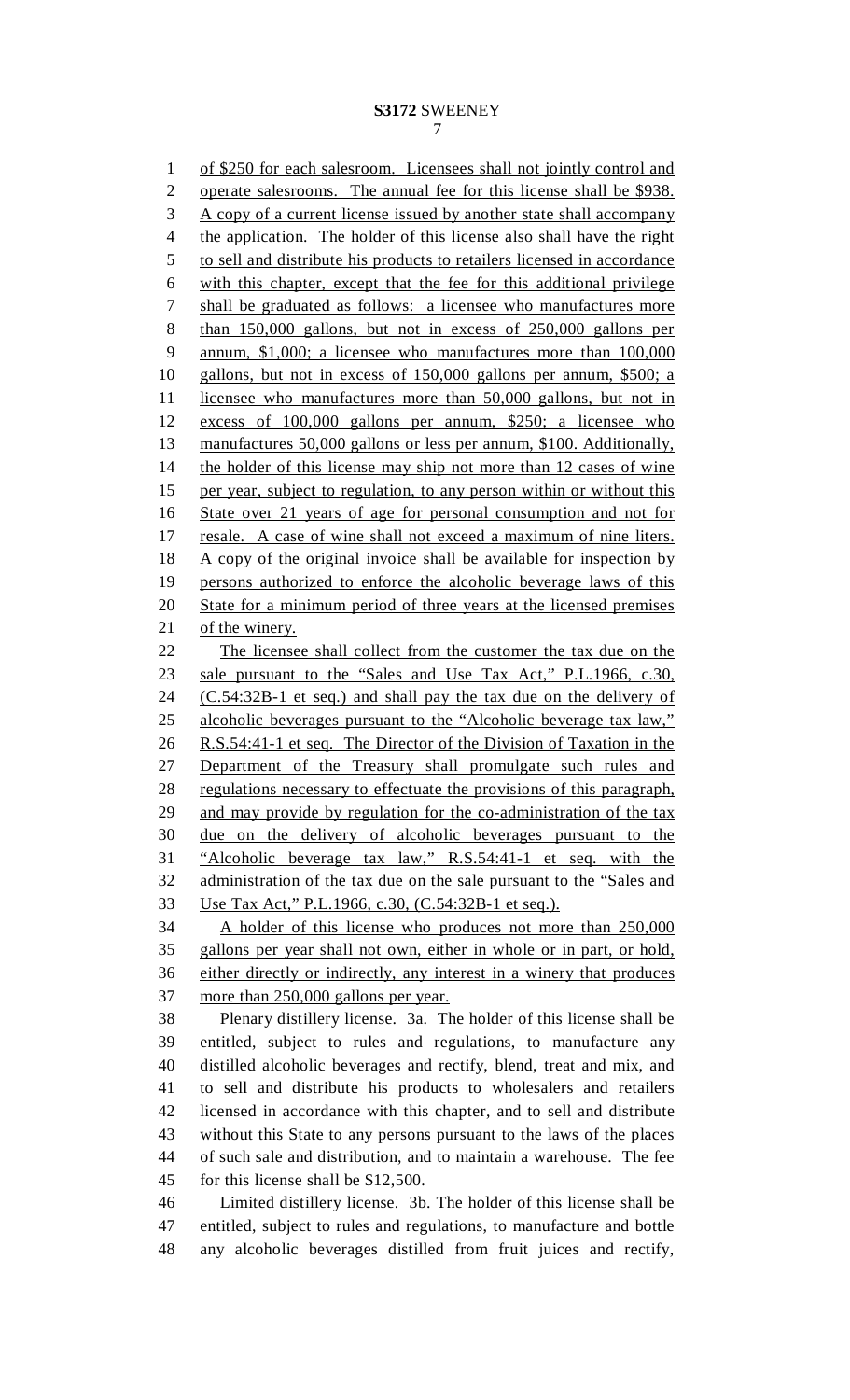1 blend, treat, mix, compound with wine and add necessary 2 sweetening and flavor to make cordial or liqueur, and to sell and 3 distribute to wholesalers and retailers licensed in accordance with 4 this chapter, and to sell and distribute without this State to any 5 persons pursuant to the laws of the places of such sale and 6 distribution and to warehouse these products. The fee for this 7 license shall be \$3,750.

8 Supplementary limited distillery license. 3c. The holder of this 9 license shall be entitled, subject to rules and regulations, to bottle 10 and rebottle, in a quantity to be expressed in said license, dependent 11 upon the following fees, alcoholic beverages distilled from fruit 12 juices by such holder pursuant to a prior plenary or limited distillery 13 license, and to sell and distribute his products to wholesalers and 14 retailers licensed in accordance with this chapter, and to sell and 15 distribute without this State to any persons pursuant to the laws of 16 the places of such sale and distribution, and to maintain a 17 warehouse. The fee for this license shall be graduated as follows: 18 to so bottle and rebottle not more than 5,000 wine gallons per 19 annum, \$313; to so bottle and rebottle not more than 10,000 wine 20 gallons per annum, \$625; to so bottle and rebottle without limit as 21 to amount, \$1,250.

22 Rectifier and blender license. 4. The holder of this license shall 23 be entitled, subject to rules and regulations, to rectify, blend, treat 24 and mix distilled alcoholic beverages, and to fortify, blend, and 25 treat fermented alcoholic beverages, and prepare mixtures of 26 alcoholic beverages, and to sell and distribute his products to 27 wholesalers and retailers licensed in accordance with this chapter, 28 and to sell and distribute without this State to any persons pursuant 29 to the laws of the places of such sale and distribution, and to 30 maintain a warehouse. The fee for this license shall be \$7,500.

31 Bonded warehouse bottling license. 5. The holder of this license 32 shall be entitled, subject to rules and regulations, to bottle alcoholic 33 beverages in bond on behalf of all persons authorized by federal and 34 State law and regulations to withdraw alcoholic beverages from 35 bond. The fee for this license shall be \$625. This license shall be 36 issued only to persons holding permits to operate Internal Revenue 37 bonded warehouses pursuant to the laws of the United States.

38 The provisions of section 21 of P.L.2003, c.117 amendatory 39 of this section shall apply to licenses issued or transferred on or 40 after July 1, 2003, and to license renewals commencing on or after 41 July 1, 2003.

42 (cf: P.L.2007, c.329, s.1)

43

44 2. (New section) The taxes collected and paid pursuant to the 45 licenses issued pursuant to R.S.33:1-10 shall be governed by the 46 provisions of the "State Uniform Tax Procedure Law," R.S.54:48-1 47 et seq., including the tax clearance and license suspension 48 provisions of section 5 of P.L.2004, c.58 (C.54:50-26.3).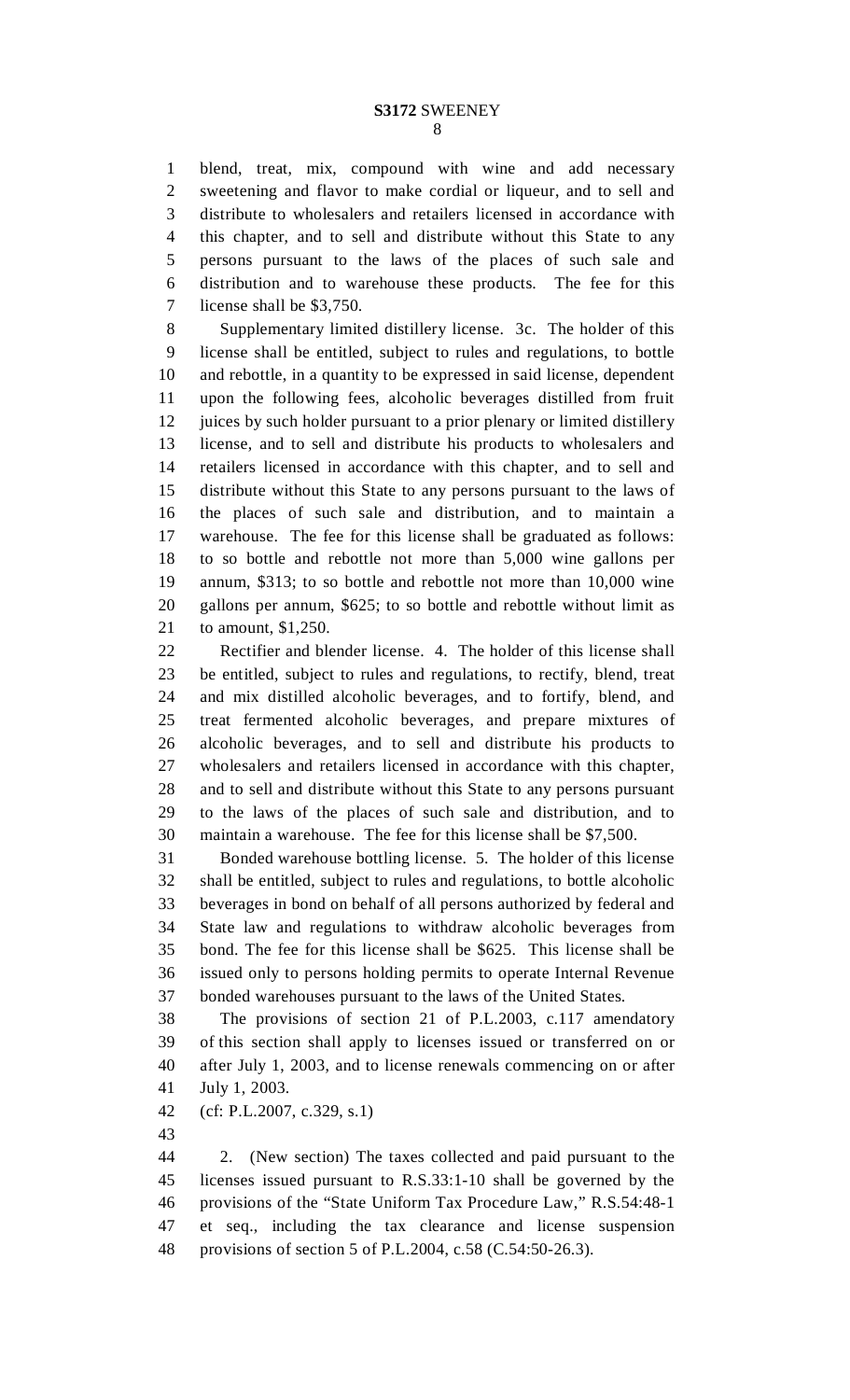| $\mathbf{1}$   | 3. This act shall take effect on the first day of the fourth month    |
|----------------|-----------------------------------------------------------------------|
| $\overline{2}$ | after enactment.                                                      |
| 3              |                                                                       |
| $\overline{4}$ |                                                                       |
| 5              | <b>STATEMENT</b>                                                      |
| 6              |                                                                       |
| 7              | This bill makes various changes to the statutes governing the sale    |
| 8              | and distribution of products by New Jersey wineries and creates a     |
| 9              | new Out-of-State winery license governing New Jersey sales by         |
| 10             | wineries licensed in other states.                                    |
| 11             | Under the provisions of the bill, plenary wineries that produce a     |
| 12             | maximum of 250,000 gallons per year and farm wineries would be        |
| 13             | permitted to directly sell their products to licensed retailers after |
| 14             | paying a fee set forth in the bill. The maximum production of         |
| 15             | 250,000 gallons per year is based on the Internal Revenue Code's      |
| 16             | definition of a small producer of wine. Plenary wineries would pay    |
| 17             | a graduated fee ranging from \$100 to \$1,000 based on the winery's   |
| 18             | annual production; farm wineries would pay a fee of \$100. All        |
| 19             | plenary and farm wineries would continue to be able to sell their     |
| 20             | products to licensed wholesalers.                                     |
| 21             | The bill permits plenary wineries that produce a maximum of           |
| 22             | 250,000 gallons per year and farm wineries to sell products at retail |
| 23             | at 18 sales rooms but eliminates the provision in current law that    |
| 24             | permits them to open joint sales rooms with other plenary wineries    |
| 25             | or farm wineries. Under current law, all plenary and farm wineries    |
| 26             | may operate six individual sales rooms and jointly operate twenty-    |
| 27             | one sales rooms. Additionally, the bill permits plenary wineries      |
| 28             | that produce a maximum of 250,000 gallons per year and farm           |
| 29             | wineries to directly ship up to 12 cases of wine to any person over   |
| 30             | age 21 in New Jersey or any other state for personal consumption      |
| 31             | and not for resale. A case of wine may not exceed nine liters. The    |
| 32             | winery is required to retain the original invoices for any wine       |
| 33             | shipped for at least three years on the winery premises for           |
| 34             | inspection by the State.                                              |
| 35             | The bill also creates an Out-of-State winery license which may        |
| 36             | be issued to wineries licensed in other states that produce a         |
| 37             | maximum of 250,000 gallons of wine per year. The licensee would       |
| 38             | be permitted to sell his or her products to wholesalers and retailers |
| 39             | and at retail in 19 salesrooms apart from the winery premises, for    |
| 40             | consumption on or off the premises, at a fee of \$250 for each        |
| 41             | salesroom. The license holder also is permitted to ship up to 12      |

42 cases of wine per year to any person in this State over age 21 for 43 personal consumption and not for resale. A case of wine may not 44 exceed nine liters. The bill sets the annual fee for the Out-of-State 45 winery license at \$938, which is the same fee paid by plenary and 46 farm wineries. The bill provides for the collection of all applicable

47 taxes for sales made by the holders of Out-of-State winery licenses.